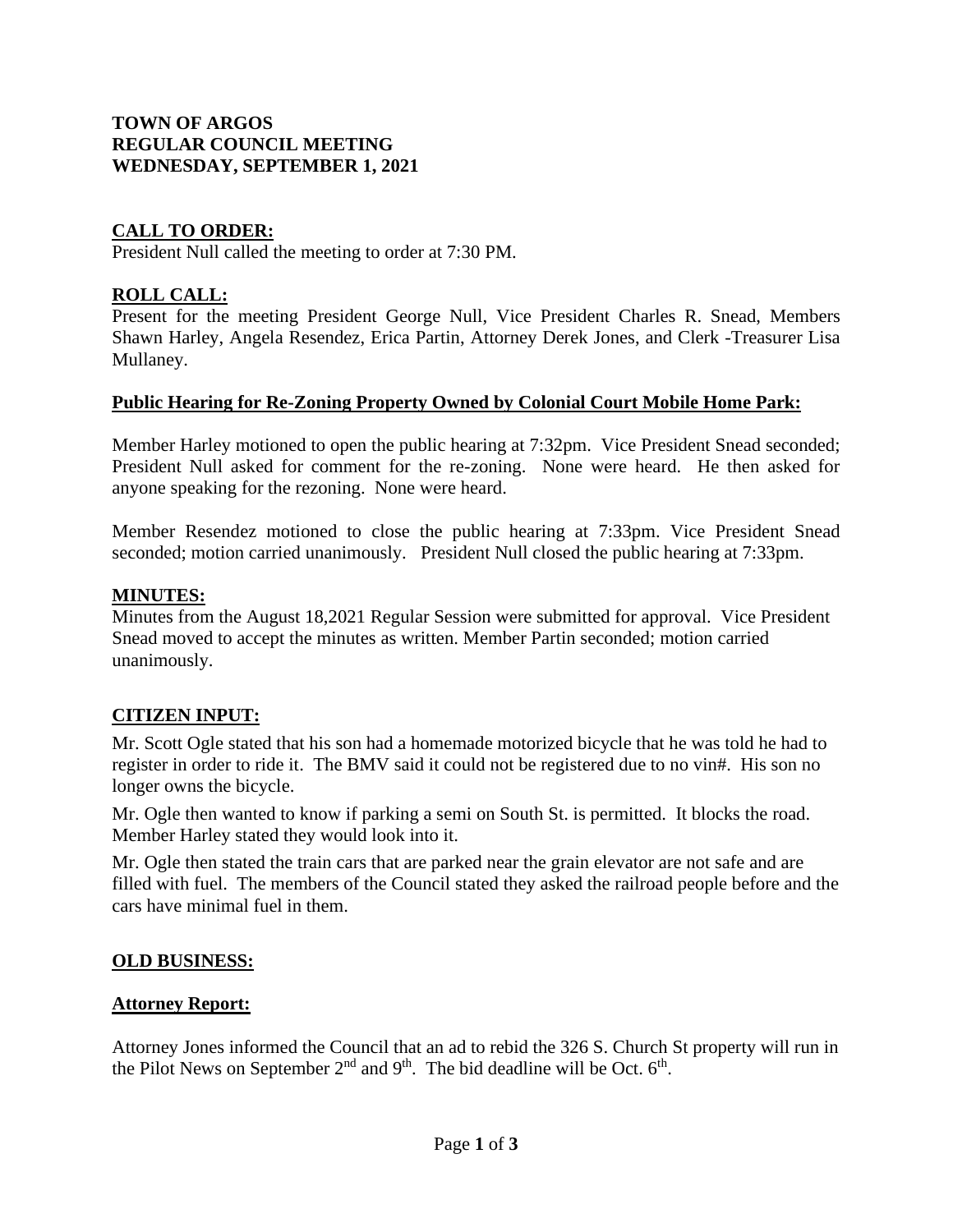Attorney Jones stated new Argos Zoning Ordinance was passed at the last meeting has been published in the Pilot News on August  $25<sup>th</sup>$  and will be effective on September  $8<sup>th</sup>$ .

Attorney Jones stated the Speedway property closing was on August  $27<sup>th</sup>$ . The title company will record the deed on September  $2<sup>nd</sup>$ . Then the deed will be sent to the Argos Redevelopment Commission.

Attorney Jones stated there is a court date set for the OFF-Property Development litigation on October 28,2021. He fully expects a ruling shortly after.

With no more business to present to the Vice President Snead motioned to accept the attorney's report. Member Harley seconded; motioned carried unanimously.

### **Other Old Business**:

None

## *NEW Business:*

## **Ordinance 2021-11 Colonial Court Property Re-Zoning;**

Attorney Jones explained the ordinance presented. Member Harley motioned to suspend the rules and accept Ordinance 2021-11 as written. Member Resendez seconded; motion carried unanimously.

### **Bad Debt and Old Check Write Off-**

Clerk Treasurer Mullaney presented the Council with a list of bad debts that cannot be collected on anymore and checks that are more than two years old that have never been presented for payment and are now invalid. If the vendors bill these invoices again new checks will be issued. Vice President Snead motioned to write off bad debt totaling \$2,147.72 and old checks totaling \$1,704.29.

### **Other New Business:**

President Null spoke about Sgt. Dave Carrell's retirement and whether or not the town wanted to supply the SRO officer. After a long discussion, Member Harley motioned to advertise for a new SRO officer and continue to provide one for the Argos School System when available. President Null seconded; motion carried 3 to 2 with Member Resendez and Vice President Snead voting nay.

## **CLAIMS**

The September 1, 2021, claims which totaled \$207,444.85. Vice President Snead moved to accept claims August 17, 2021, through August 30, 2021. Member Harley seconded. The motion carried unanimously.